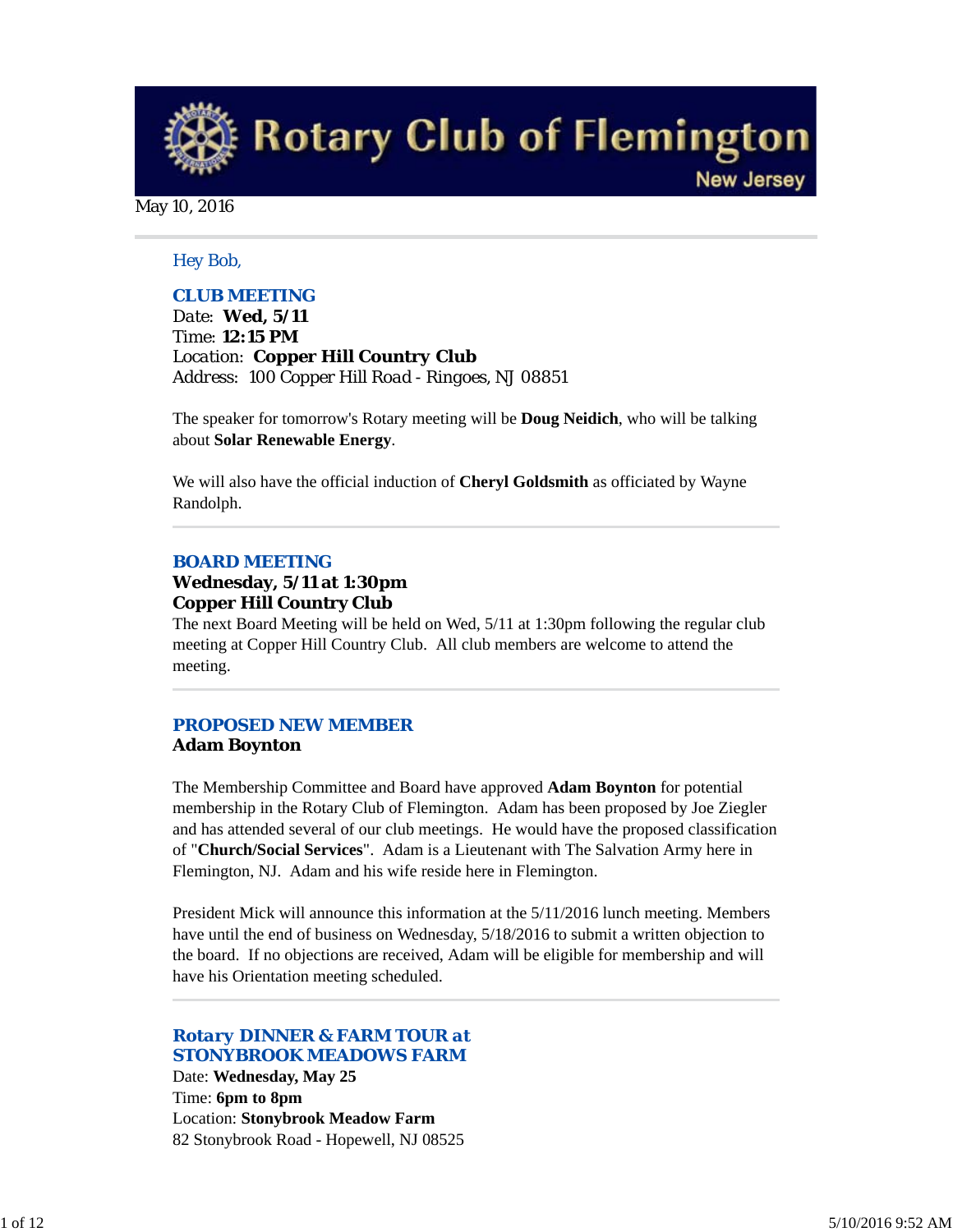The Rotary Club of Flemington would like to warmly invite our active club members and their spouse / significant other to enjoy dinner and a farm tour at Ann del Campo's Stonybrook Meadows Farm. Click Here to view the website for Stonybrook Meadows to learn a little about the farm.

The evening will include a farm tour, light casual dinner and will be BYOB (**bring your own beverages**). So please bring whatever you would like to drink: water, ice tea, soda, beer, wine, etc. Drinks will not be provided otherwise.

**No Regular Lunch Meeting That Day**: The regular lunch meeting on Wed, May 25 has been canceled. Instead we are hoping you are able to attend this evening dinner.

Cost to Attend:

- Weekly paying members will pay \$15 for their meal. No cost for their spouses.
- Quarterly paying members and their spouses attend free of charge.

Kindly **RSVP** to the Evite invitation no later than **Friday, May 20** so that we can get a head count. Please make sure to indicate the total number of guests attending when you respond to the Evite invitation. Let us know if you did not receive your Evite via email.

For more info or questions, please contact President Mick Schaible.



## *OFFICERS & BOARD MEMBERS for the 2016-2017 Flemington Rotary Year* **Presented by President-Elect, D.J. Wright**

At the 5/4/2016 Club Meeting, the slate of club officers for the 2016-2017 Flemington Rotary year was voted on and approved.

The slate of officers is as follows:

# **2016-2017 RCOF Officers & Board Members**

| Club President      | Daniel James "D.J." Wright               |  |
|---------------------|------------------------------------------|--|
| President-Elect     | <b>Kim Metz</b>                          |  |
| Secretary           | Karen Widico                             |  |
| Treasurer, General  | <b>Bob Newland</b>                       |  |
| Treasurer, Lunch    | Lynn Hyman                               |  |
| <b>Board Member</b> | Mick Schaible (immediate Past-President) |  |
| <b>Board Member</b> | <b>Sandy Clark</b>                       |  |
| <b>Board Member</b> | <b>Joe Ziegler</b>                       |  |



#### *District 7510 SOMERSET COUNTY MEETING* **Wed, May 11, 2016** at **6pm**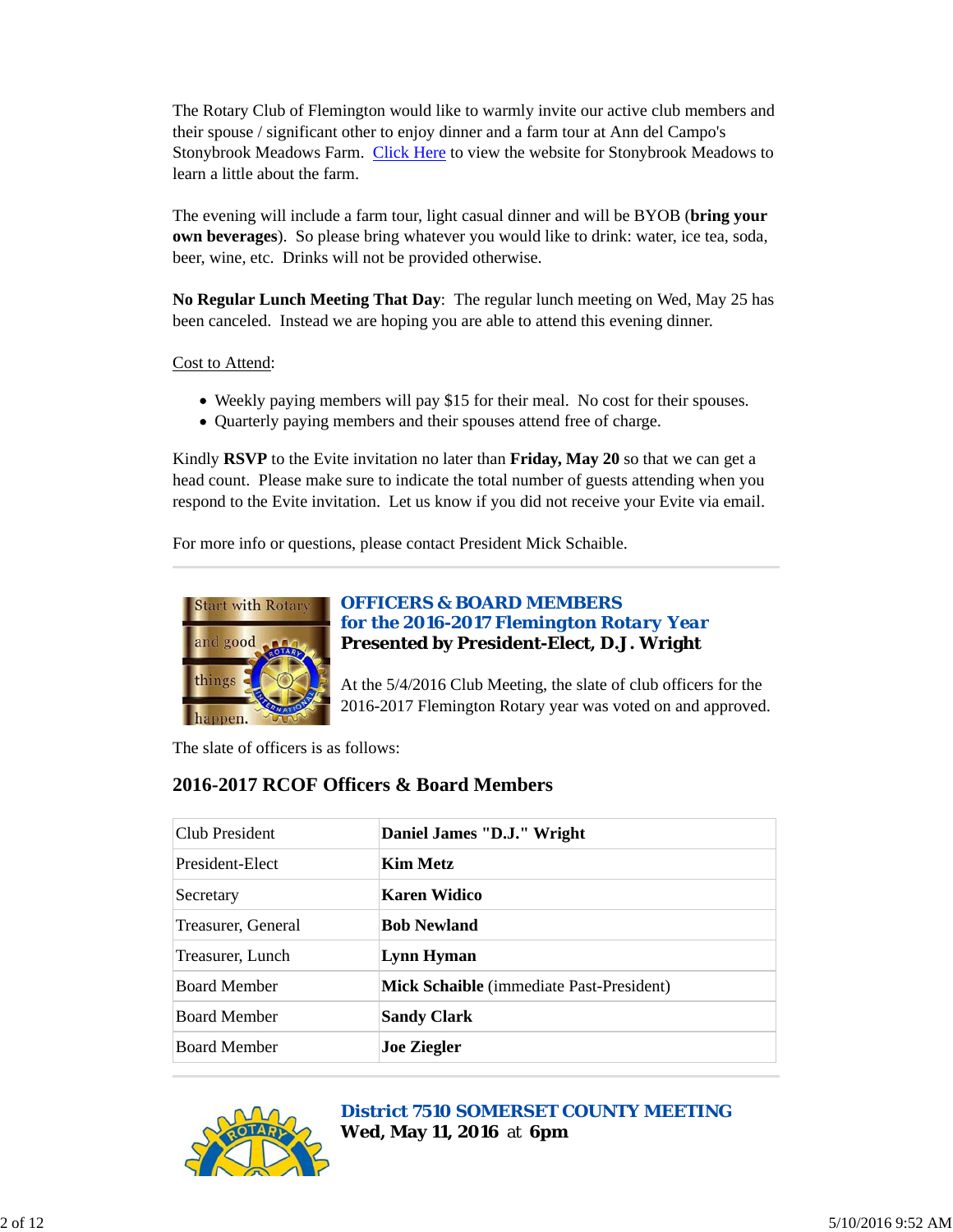

On Wed, May 11 at 6pm, the Dunellen-Green Brook Rotary Club & Rotary Club of Hillsborough are hosting at Somerset County Meeting at the Duke Farm Estate. It will be held in the Historic Coach Barn. Enter using the East Gate Entrance off of Route 206 South. **Click Here** to download a PDF of the flyer.

We hope you can come for an evening of fellowship and dinner along with a glimpse into the history & future of Duke Farms. Each club will have an opportunity to recap the year's highlights and share plans for the upcoming year.

Rotarians and guests are welcome. Cost is **\$30.00 Per Person**. Make checks payable to Dunellen-Green Brook Rotary. For more information visit www.dunellengreenbrookrotary.org

## *HUNTERDON COUNTY ROTARY DINNER MEETING* **CANCELED Farmhouse**

The Hunterdon County Rotary dinner meeting, previously planned for Wed, May 18th, has been **CANCELED**.

They required a minimum commitment of 50 people in order to hold the dinner and not enough peopled committed. Therefore, they needed to cancel the dinner.



# *8th Annual Rotary BARK IN THE PARK DOG WALK*

**Sunday, June 12, 2016** Registration: **10:30am** Walk: **11:00am** to **2:00pm** Location: **Flemington Boro Park** Address: 43 Park Avenue, Flemington, NJ 08822

Join your friends and neighbors for a great day of fun, exercise and fellowship in Historic Downtown Flemington!

All net proceeds of the event go to Rotary Charities and

local pet rescue organizations, especially **Animal Alliance**, a non-profit, volunteer-run pet adoption and spay/neuter outreach animal welfare organization.

You can also enjoy great food from several local restaurants (for people!), plus fabulous pet contests, including best pet costume and most photogenic pet, to name a few.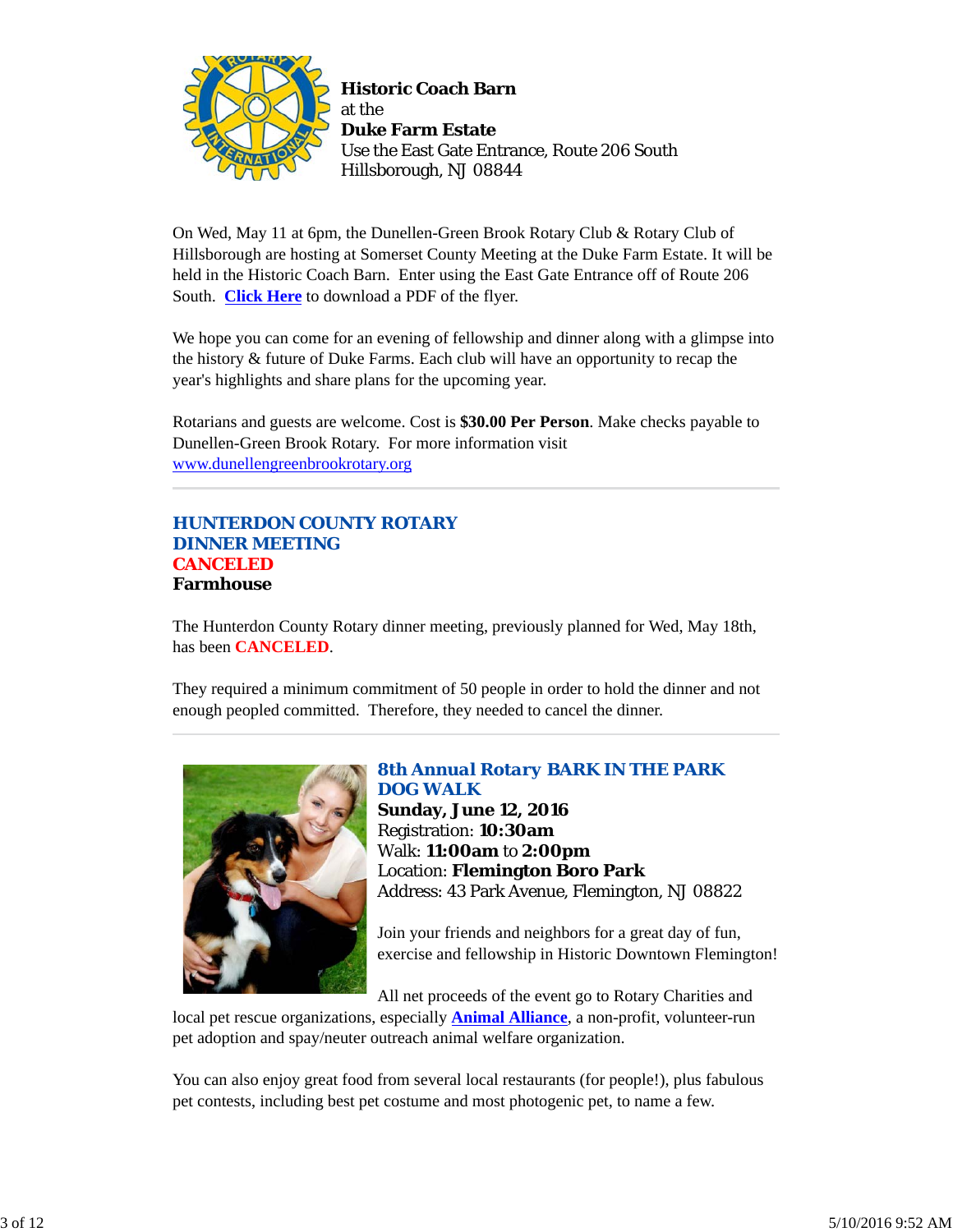There will also be terrific live music from **SunDog**!

**Click Here** or visit www.FlemingtonRotaryNJ.org for more information, or to download the following event forms:

- **Walker Registration Form**.
- **Event Brochure**.
- **Sponsor Registration Form**.
- **Vendor Registration Form**.

#### **Event Rules**:

- 1. We welcome well-mannered, friendly, non-aggressive dogs & pets.
- 2. Leashes are required (no longer than 6' & no retractable leashes, please).
- 3. Walk will take place rain or shine no refunds.
- 4. Dogs should wear current rabies tag or have proof of vaccination.
- 5. Limit 3 dogs per walker.
- 6. Scooping is required (bags provided).
- 7. Please stay on the sidewalks.



*PEDALS FOR PROGRESS Bicycle, Sewing Machine & Sports Equipment Collection* **Saturday, June 11, 2016 (Note new Date)** Time: **9am** to **12noon Flemington Presbyterian Church** 10 East Main Street - Flemington, NJ

Joe Ziegler hopes that you can join us for another Collection at the Flemington Presbyterian Church. Items to be collected include **Used Bicycles** (adult and child), **Used Sewing Machines** (in working condition) and **Sports Equipment** (soccer balls, baseball gloves, etc. that can fit in the shipping containers between the bikes). The collection is sponsored by the Flemington Presbyterian Church and the Rotary Club of Flemington.

Please help do your part to put unused bikes to good use in the developing world.

#### *Requirements*:

- Bikes should be rust free.
- Bikes with flat tires in need of some repair are accepted.
- No trikes.
- "Bikes for parts" are not accepted.

A **\$10 cash donation** is required with each bike or sewing machine. Bikes and donations are cash deductible. The required cash donation helps to offset the cost to ship the bikes to the developing countries.

**Pedals for Progress**, also known as **P4P**, collects 5000 to 7000 bicycles annually and transfers this material wealth to those more needy. Thus rescuing bicycles destined for America's landfills and delivering them to societies where they are badly needed and highly valued. To date, more than 142,000 bicycles, 2,800 used sewing machines and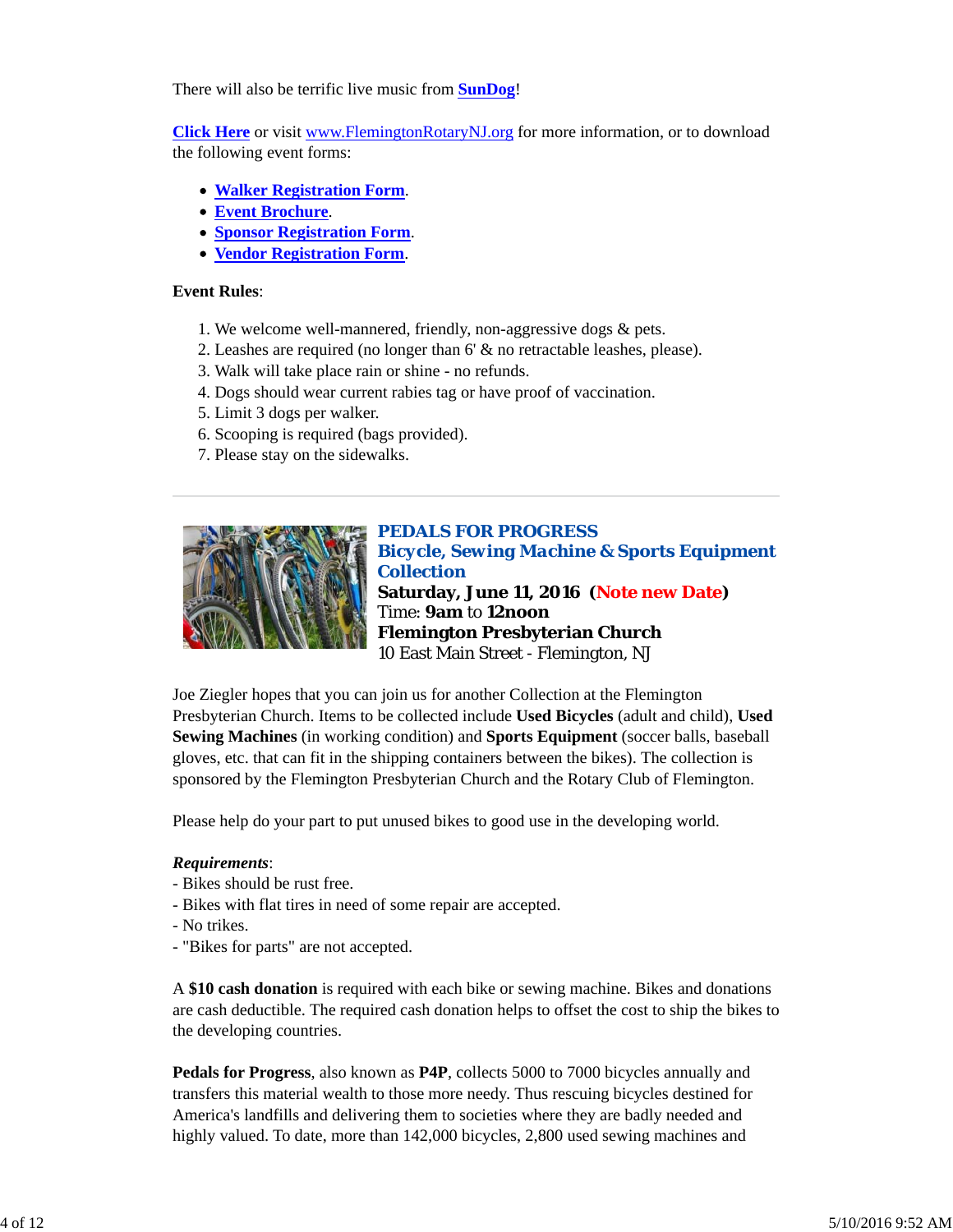\$10.8 million in new spare parts have been shipped to partner charities in 38 developing countries. In these countries, the bikes are reconditioned by partner agencies and distributed at low cost to poor working adults. These bikes provide them with reliable transportation for commuting to work, transporting produce to market, or accessing health care and other services. Steady employment for these adults is vital to the development and success for these economies.

**It costs \$40 to collect, process, ship, rebuild and distribute each bicycle**. The required \$10 donation helps to offset the shipping costs. P4P is a  $501(c)(3)$  corporation and a registered charity in the states of NJ, PA, NY, CT, IA & VT. Brochures explaining this innovative program will be available at the collection site. P4P also seeks donations of wrenches for our oversees shops. For detailed information about our overseas projects and a current schedule of bicycle collection, visit the P4P website at **www.p4p.org**. If you miss this collection date, you can locate other bike collections through the Pedals for Progress website: **www.P4P.org**

## *Save the Date CHANGING of the GUARD DINNER* **Wed, June 22 at 6pm Copper Hill Country Club**

President Mick wanted to share the date for Flemington Rotary's Changing of the Guard dinner so you can note it on your calendar. There will not be a lunch meeting on that day.



## *Hunterdon County Rotary Clubs donate \$3600 to the Flemington Area Food Pantry* **Wed, April 13, 2016**

At the 4/13/2016 Flemington Rotary Club Meeting, the Hunterdon County Rotary Clubs presented at **\$3600 check** to the **Flemington Area Food Pantry**. The donation was made from the proceeds of the 2016 Hunterdon County Rotary Soup Cook-Off.

Pictured from left to right are **Mick Schaible** (Flemington Rotary President & Chair of the Soup Cook-Off event) and **Gary White** (Executive Director of the Flemington Area Food Pantry).

The Hunterdon County Rotary Soup Cook-Off is a community awareness project of the Rotary Clubs of Hunterdon County, dedicated to helping people in our community. All cook-off proceeds are donated to the food pantries of Hunterdon County to fight HUNGER IN HUNTERDON.

Joint Effort by the Hunterdon County Rotary Clubs: The Soup Cook-Off event is organized and run as a joint effort by the Rotary Clubs of Flemington, Clinton Sunrise, North Hunterdon, Lambertville-New Hope, Whitehouse and the Hunterdon Horizon eClub.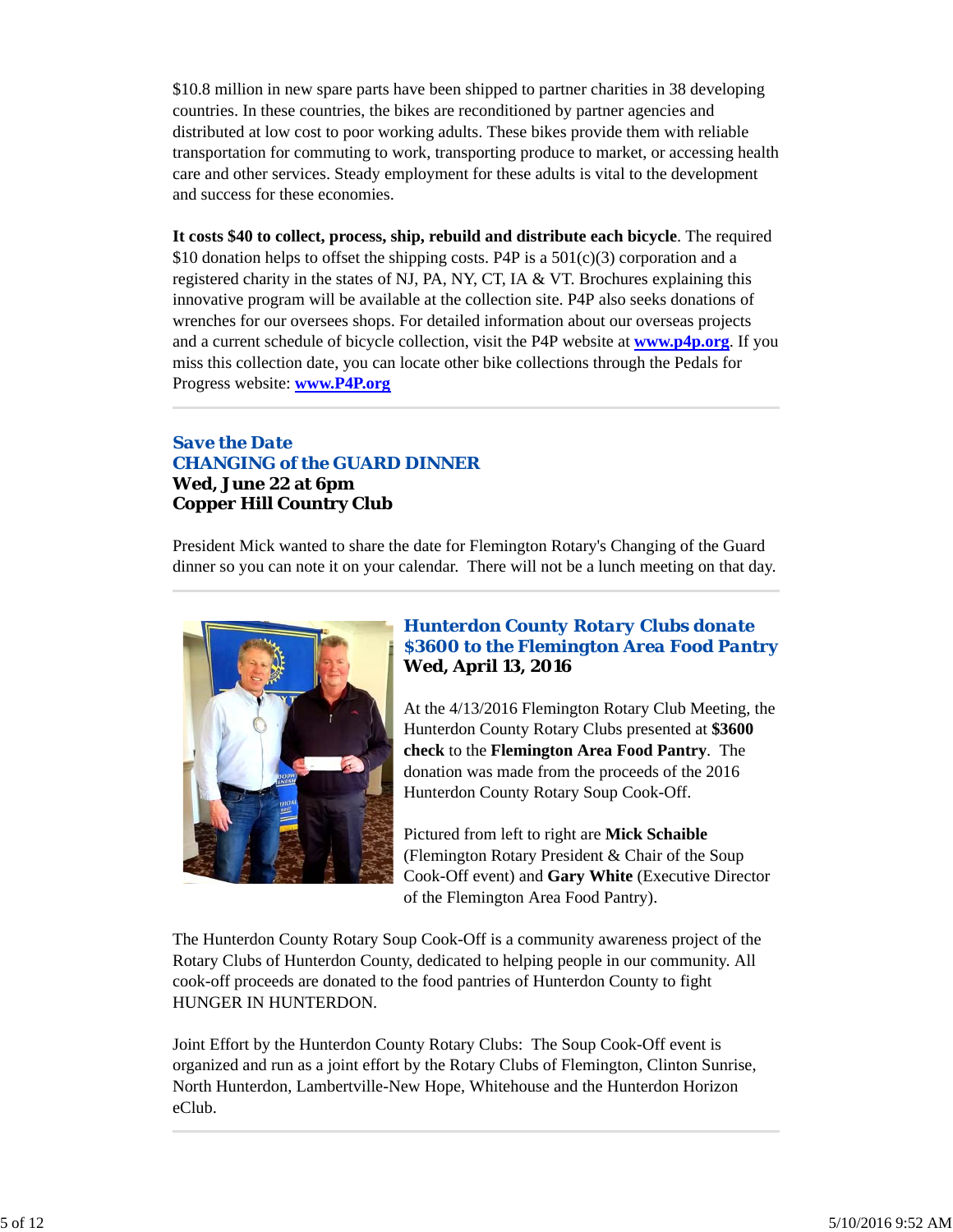

Click Photo to see a larger image

## *Rotary Club of Aberdeen, MD* **Raffling a 2016 Jeep Wrangler 4x4 Raffle Drawing on 9/12/2016**

Bob Burgard, current Club President for the Aberdeen Rotary Club, wanted to pass along this information.

The Aberdeen Rotary Club (ARC) is raffling a **2016 Jeep Wrangler Unlimited Sport**

**4X4**. Only 2000 Tickets will be sold at **\$50.00 each**. The drawing will be held at the Annual ARC Golf Outing on September 12, 2016.

In addition to the Jeep, there is a second prize of \$1,000 and a third prize of a \$250 Gift Certificate to Saxon's Jewelers in Harford County, MD.

Aberdeen Rotary Club is anticipating significant support for the Harford County Boys and Girls Club and Local Scholarships that are budgeted for over \$50,000.

The Aberdeen Rotary Charities is a 501c3. Tax deductible contributions are in reference to EIN# 90-0752980.

If you have any questions, contact Bob Burgard as follows: Cel(908) 528-4073 (or) Office(908) 751-1223.

410-838-6257 is a Call Center that forwards the call to raffle coordinator.



## *The Flemington Rotary MEMBER DIRECTORY Is Updated on the Website*

A PDF copy of the Club Directory is now kept on the club website, located on the password protected "**Members Only**" page. To access this, simply goto **www.FlemingtonRotaryNJ.org** and click on "Members

Only" in the upper left. The page is password protected. If you do not have the password, simply email us and request it.

If you see any updates that need to be made (a change of address, email, phone number, something is not listed correctly, etc.), please email Sandy Clark and request any changes to be made. **Click Here** to generate an email to Sandy.



## *SPEAKERS & PROGRAMS BEING SOUGHT*

President Mick is looking for some ideas for upcoming meeting programs and speakers. If you have any leads, please pass them onto Mick Schaible, who will follow-up to schedule the speaker.

**Click here** to generate an email directly to Mick.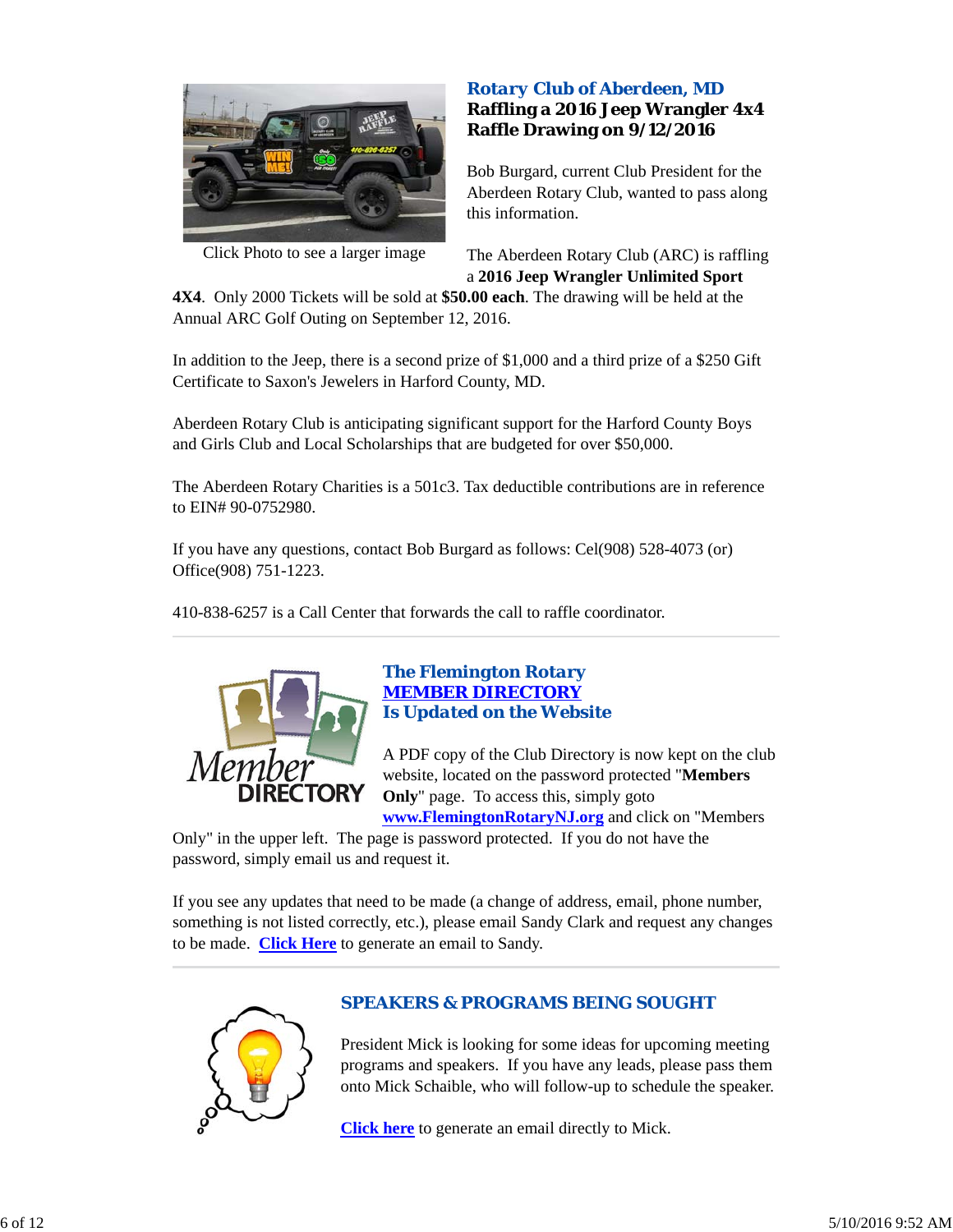

As you know, the Rotary Club of Flemington is a member of the H.C. Chamber of Commerce. This enables all Rotarians the ability to attend a Chamber function as a "member". If someone asks you what your business is, you would explain that you are a member representing the Rotary Club of Flemington. **Click Here** to visit the Chamber website for a listing of upcoming events.



## *Jersey Talk Radio - Internet Radio "THE ROTARY HOUR"* **Tuesdays** from **5pm to 6pm**

PDG Megan Jones-Holt is the host of "The Rotary Hour" on the "Jersey Talk Radio" internet radio station. She is always looking for guests to have on the show. If you are intersted, please get in touch with Megan at (908)894-4590 or **mjonesholt@gmail.com**.

**Click Here** to listen to the Internet Radio station from your PC, smart phone, mobile device, etc.



# www.downtownflemington.com

If you would like to learn more about events and activities going on around Flemington, please **CLICK HERE** to visit the Flemington Business Improvement District (BID) website.

## *ROTARY DISTRICT 7510 NEWS*

**Click Here** to read the current news from our Rotary District 7510.

## *SPEAKERS & PROGRAMS BEING SOUGHT*

We are always seeking new or creative ideas for upcoming meeting programs and speakers. If you have any leads, please pass them onto Mick Schaible. **Click here** to generate an email directly to Mick.

## *UPCOMING DATES TO NOTE:*

Wed, 5/11: Doug Neidich - Solar Renewable Energy. Also, Cheryl Goldsmith will be inducted as a new member.

Wed, 5/18: Ann Thornton, President of MSI Plumbing & Remodeling - "What Small Business Owners Need to Know About Social Media".

Wed, 5/25 at **6pm**: **Evening Dinner Meeting at Stonybrook Meadows Farm**. There is **No noon regular lunch** meeting on Wed, 5/25.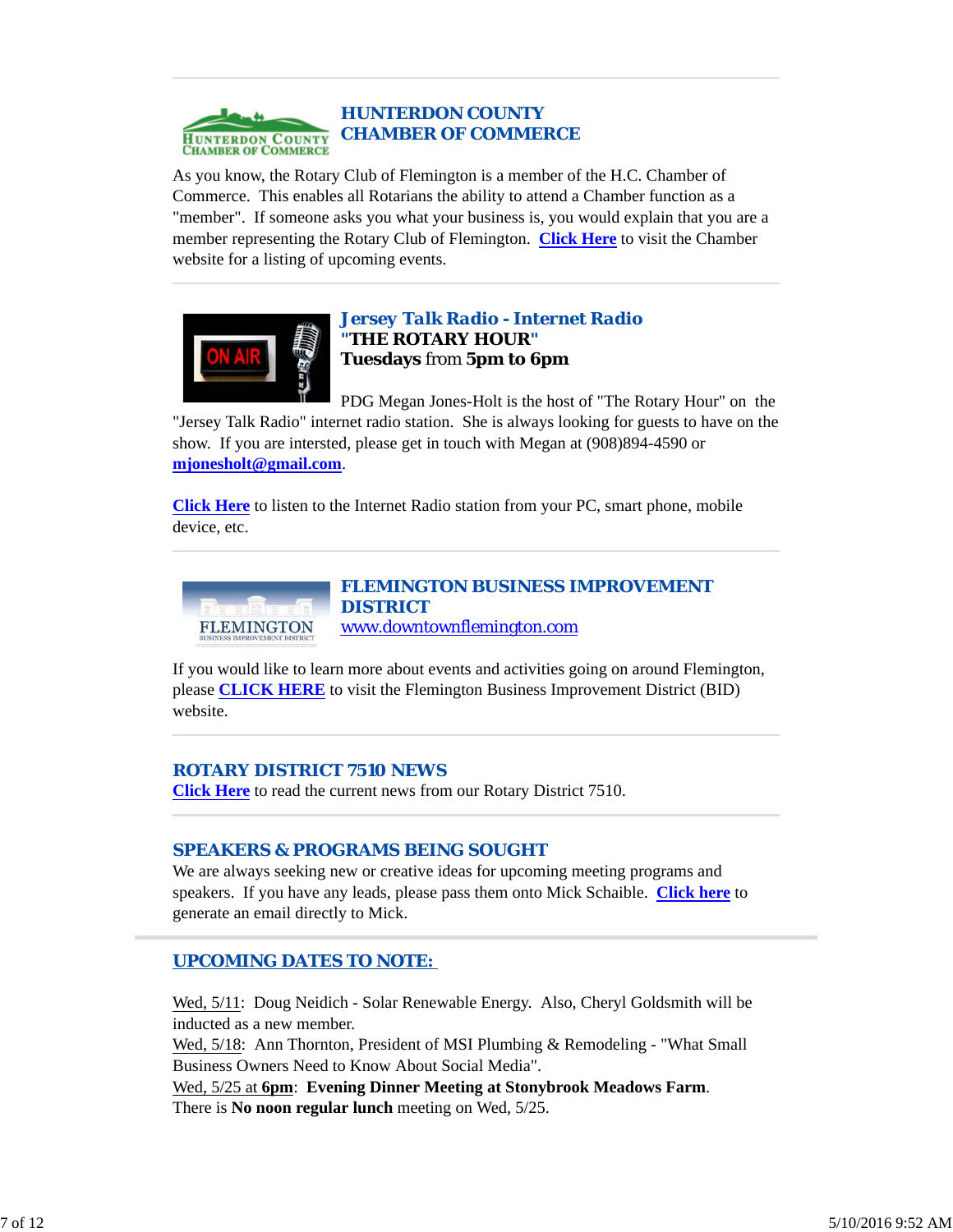Wed, 6/01: Lissa Pettenati, Special Education/Biology Teacher at the Delaware Valley High School. She will speak about the Aquaponics and Hydroponics program that their class is using to grow vegetables using water and fish. They are looking to expand the program, but need help to get a large submersible pump and tubing.

Wed, 6/08: Open

Wed, 6/15: Open

Wed, 6/22: **Changing of the Guard Dinner at 6pm** at the Copper Hill Country Club. (*Note there is NO noon meeting on this day*) Wed, 6/29: Open

**Next RCOF Board Meeting**: Wed, 5/11 at 1:30 PM. (Meetings held bi-monthly). **Next Membership Meeting**: Wed, 6/8/2016 at 1:30 PM (Usually the 2<sup>nd</sup> Wed).

#### **Upcoming RCOF Club Events, Fundraisers, Fellowship Events, Etc**.: Sat, 6/11: **Pedals for Progress** Bicycle, Sewing Machine & Sports Gear Collection

Sun, 6/12: **8th Annual Bark in the Park - Dog Walk**

## **Rotary District 7510 Events & Functions:**

May 13-15: 96th Annual **District Conference** at the Inn at Pocono Manor Fri, 6/10: 4th Hunterdon County Meeting - Time & Location To Be Announced Thurs, 6/30: District 7510 Changing of the Guard

## *COMMITTEE LIST:*

**Click Here** to download the listing of all current Club Committee's and its members.

### *"MEMBERS ONLY" WEBSITE:*

### **Click Here for the Members Only section of the website to find:**

- 1) The "Membership Proposal Form" to propose a new member.
- 2) New Member Information.
- 3) An Online Copy of the Club Membership Directory.
- 4) A Link to All Photos Albums of the Club.

### *ROTARY WEBSITE LINKS:*

Rotary International: **www.Rotary.org** Rotary District 7510: **www.RotaryNJ.org**

### *NEARBY ROTARY CLUB MEETINGS:*

As A Rotarian, you are Welcome to attend a Rotary Club meeting anywhere in the world. Click here for the Rotary Club Locator App. Or see below for some local meetings:

Mondays

**Lambertville/New Hope** (6:30 pm) - Lambertville Station Restaurant; 11 Bridge Street, Lambertville NJ 08530

**Piscataway** (12:15 pm) - Radisson Hotel; 21 Kingsbridge Road, Piscataway, NJ 08854

### Tuesdays

**Whitehouse** (12:15 pm) - Max's 22; 456 Route 22 West, Whitehouse Station, NJ 08889 **Princeton** (12:15 pm) - The Nassau Club; 6 Mercer Street, Princeton, NJ 08540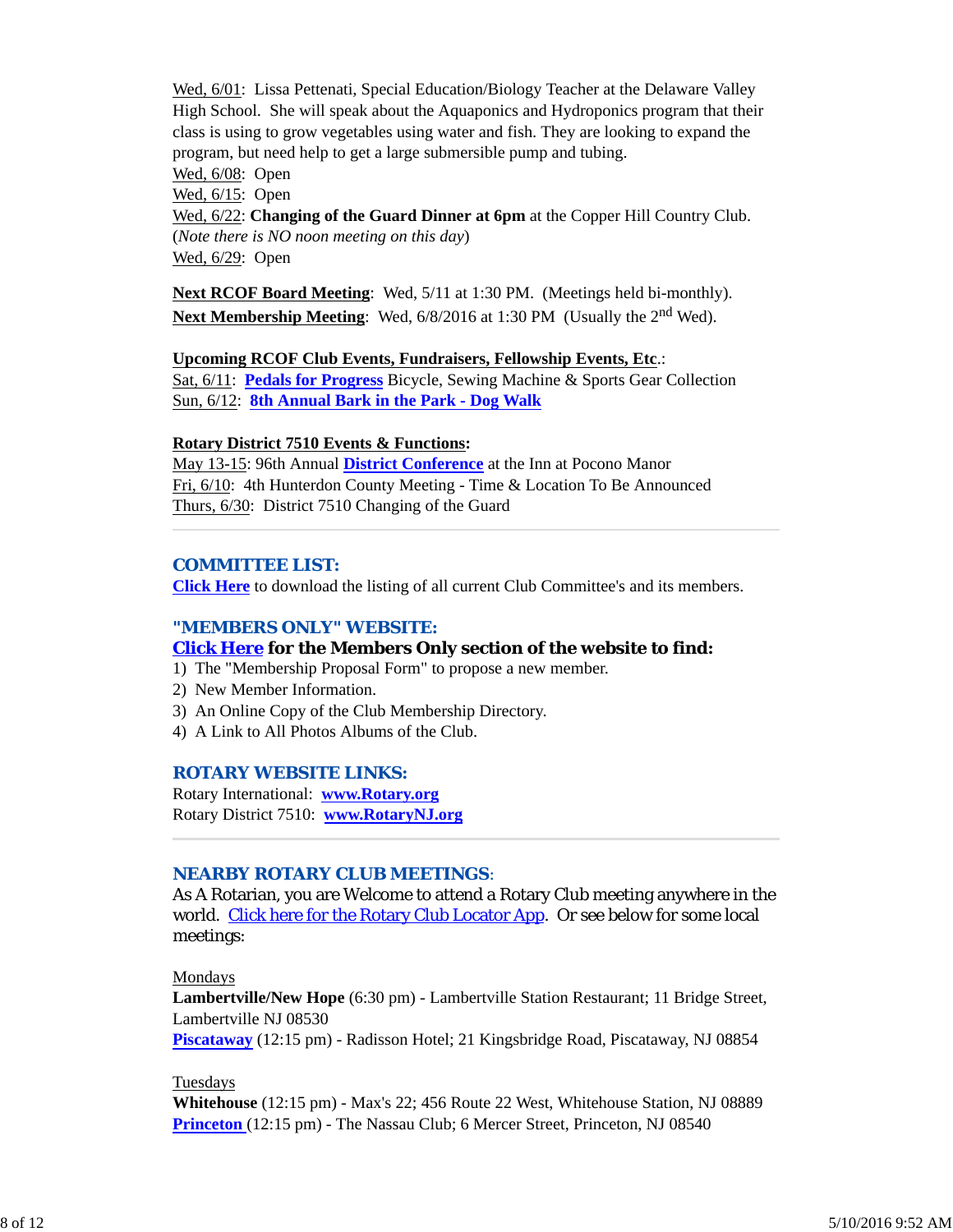**Bridgewater-Bound Brook** (12:15 pm) - Arbor Glenn; 100 Monroe St, Bridgewater 08807

### Wednesdays

**Branchburg Township** (7:30 am): Stoney Brook Grille; 1285 Route 28, North Branch, NJ 08876

**Flemington** (12:15pm): Copper Hill Country Club; 100 Copper Hill Road, Ringoes, NJ 08851

**Hillsborough Township** (6:15 pm): Pheasant's Landing; 311 Amwell Road (Rt. 514), Hillsborough, NJ 08844

#### **Thursdays**

**Clinton Sunrise** (7:30 am): Clinton Fire Department; New Street, Clinton, NJ 08809 **Somerville/Bridgewater** (12:15 pm): Bridgewater Manor; 1251 US Highway 202/206, Bridgewater, NJ 08807

**Trenton** (12:15 pm): Freddie's Tavern; 12 Railroad Avenue, West Trenton, NJ 08628

## Fridays

**North Hunterdon** (12:15 pm): Beaver Brook County Club; 25 County Club Drive, Annandale, NJ 08801

**Princeton Corridor** (12:15pm): Hyatt Regency; 102 Carnegie Center, Rt. 1 North, Princeton, NJ 08540

## eClub

**Rotary eClub of Hunterdon Horizon**: View website for meetings or online makeups.

## RI President's Call for Action in **2015-2016**: **"Be A Gift To The World"**

## **Rotary Club of Flemington - Our 92nd Year**

Founded October 3, 1923 \* Charter #1529 \* District 7510

| Club President                                               | <b>Mick Schaible</b>                         |  |  |  |
|--------------------------------------------------------------|----------------------------------------------|--|--|--|
| President-Elect                                              | D.J. Wright                                  |  |  |  |
| Secretary                                                    | <b>Chris Steffner</b>                        |  |  |  |
| Treasurer, General                                           | <b>Bob Newland</b>                           |  |  |  |
| Treasurer, Lunch                                             | <b>Lynn Hyman</b> (immediate Past-President) |  |  |  |
| <b>Board Member</b>                                          | <b>Chris Kamnitsis</b>                       |  |  |  |
| <b>Board Member</b>                                          | <b>Joe Ziegler</b>                           |  |  |  |
| Sergeant-at-Arms                                             | <b>Jim Davidson</b>                          |  |  |  |
| R.I. President                                               | K.R. "Ravi" Ravindran (Sri Lanka)            |  |  |  |
| District Governor (DG)                                       | Hal Daume (Berkeley Heights, NJ)             |  |  |  |
| District Governor Elect (DGE)                                | <b>Charles Minton</b> (Union, NJ)            |  |  |  |
| District Governor Nomimee (DGN)                              | <b>Bob Zeglarski</b> (Roselle-Rosselle Park) |  |  |  |
| <b>Assistant District Governor (ADG)</b>                     | <b>Albert Varga</b> (Lambertville-New Hope)  |  |  |  |
| Club Meetings: Wednesday, 12:15 pm, Copper Hill Country Club |                                              |  |  |  |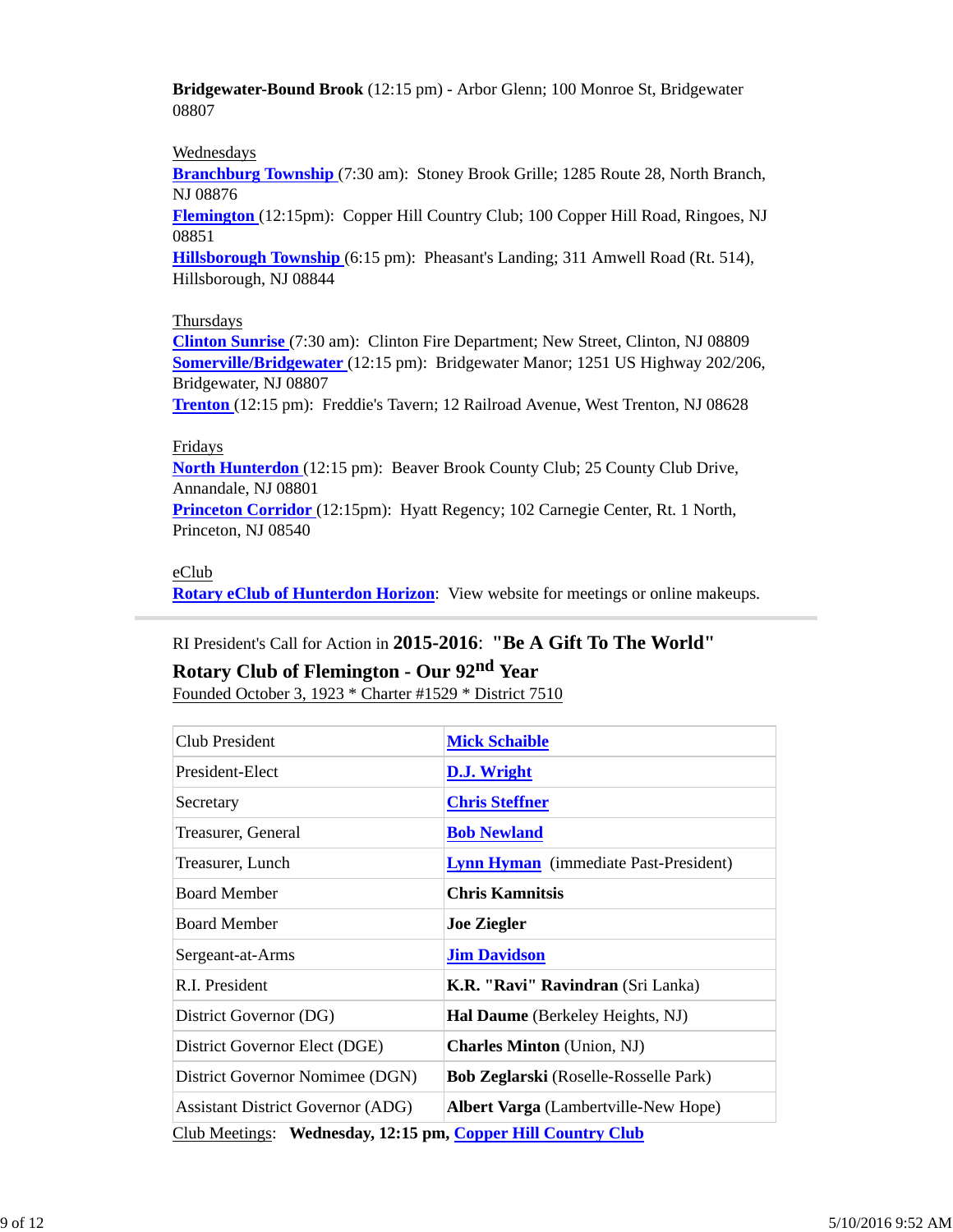#### 100 Copper Hill Road, Ringoes 08551



*MISSION STATEMENT*: The mission of Rotary International is to assist and guide Rotarians and Rotary clubs to accomplish the Object of Rotary to ensure Rotary's continuing relevance and to help build a better world, emphasizing service activities by individuals and groups that enhance the quality of life and human dignity, encouraging high ethical standards, and creating greater understanding among all people to advance the search for peace in the world.

**THE OBJECT OF ROTARY:** The object of Rotary is to encourage and foster the ideal of service as a basis of worthy enterprise and, in particular, to encourage and foster:

**1st**: The development of acquaintance as an opportunity for service;

**2nd**: High ethical standards in business and professions, the recognition of the worthiness of all useful occupations, and the dignifying of each Rotarian's occupation as an opportunity to serve society;

**3rd**: The application of the ideal of service in each Rotarian's personal, business and community life;

**4th**: The advancement of international understanding, goodwill, and peace through a world fellowship of business and professional persons united in the ideal of service.

#### **THE 4-WAY TEST:** "Of the things we think, say or do:

- **1st**: Is it the Truth?
- 2<sup>nd</sup>: Is it Fair to all concerned?
- **3rd**: Will it build goodwill and better friendships?
- **4th**: Will it be beneficial to all concerned?"

#### *ROTARY's AVENUE'S OF SERVICE*:

**1)** Through **Club Service**, we have fun, build lasting friendships, and make sure that our club runs well.

**2)** Through **Vocational Service**, we volunteer our professional skills to serve others and promote integrity in everything we do.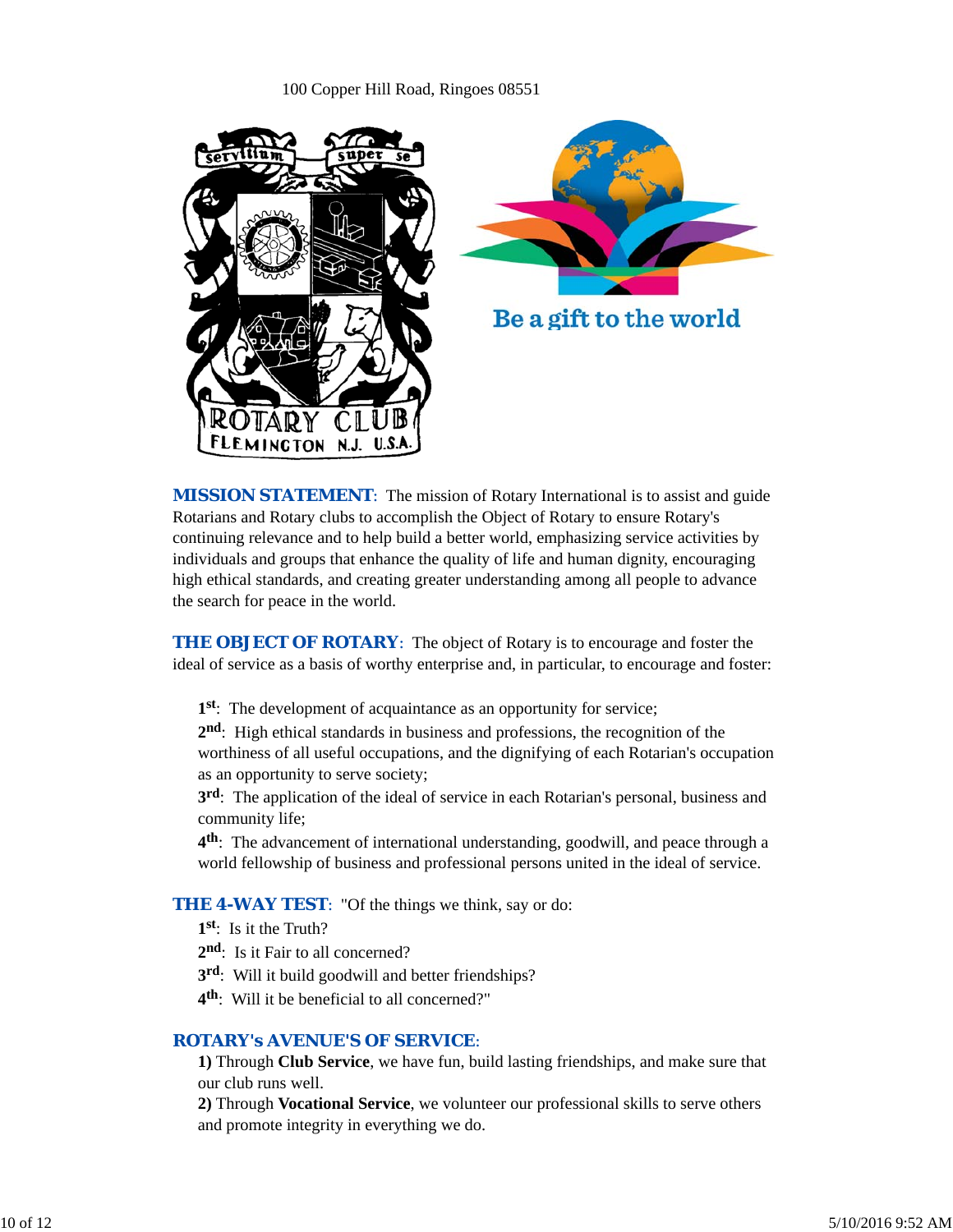**3)** Through **Community Service**, we address local needs and work with our community to bring lasting improvements.

**4)** Through **International Service**, we meet humanitarian needs around the globe and promote world understanding and peace.

**5)** Through **Youth Service**, we work with young people to help them become the next generation of leaders, visionaries, and peacemakers.

#### **2015-2016 CLUB MEMBER ROSTER Rotary Club of Flemington, NJ** Current Number of Members: 43

| Rotarian                          | <b>Member Since</b> | <b>Classification</b>           |
|-----------------------------------|---------------------|---------------------------------|
| Black, Bruce B.                   | 2007                | <b>Health and Fitness</b>       |
| Bohler, Herbert C. (Herb)         | 1977                | <b>Specialty Advertising</b>    |
| <b>Campbell, Jennifer</b>         | 2015                | <b>General Practice</b>         |
| Chittenden, Robert L. (Bob)       | 2003                | M.E.F.P. Consulting Engineering |
| Clark, Arthur L. (Sandy)          | 1987                | Printing                        |
| Davidson, James G. (Jim)          | 2002                | <b>Rubber Products</b>          |
| del Campo, Ann                    | 2016                | <b>Scientist &amp; Farmer</b>   |
| Ferrari, Frederick J. (Fred)      | 1964                | Orthodontia                     |
| Fisher, Charles H. (Charlie)      | 1961                | <b>Funeral Services</b>         |
| Fisher, Thomas H. (Tom)           | 2012                | Property & Casualty Insurance   |
| Harrison, Jeffrey (Jeff)          | 1996                | Psychotherapy                   |
| <b>Goldsmith, Cheryl</b>          | 2016                | <b>Realtor</b>                  |
| <b>Goodwin, Michael S.</b>        | 2016                | <b>Youth Development</b>        |
| Hyman, Lynn                       | 2010                | <b>Retail Banking</b>           |
| Kamnitsis, Christopher P. (Chris) | 2001                | <b>Financial Planning</b>       |
| <b>Kritharis, Nikolaos (Nik)</b>  | 2016                | <b>Dentistry</b>                |
| Liebross, Ira                     | 1997                | <b>Family Medicine</b>          |
| Loew, Darren                      | 2002                | Orthodontics                    |
| Martin, Teresa (Terry)            | 1993                | Solid Waste/Recycling           |
| Mazujian, Harry                   | 2004                | Clergy                          |
| McWilliams, Nancy                 | 1992                | Psychotherapy                   |
| Metz, Kim                         | 2007                | <b>Technical Education</b>      |
| Muller, George D.                 | 1964                | <b>Cut Glass Manufacturing</b>  |
| Nastasi, William (Bill)           | 1996                | <b>General Contracting</b>      |
| Newland, Robert D. (Bob)          | 1998                | Insurance                       |
| Ownes, Terry M.                   | 1987                | <b>Floor Covering</b>           |
| Phelan, Christopher J. (Chris)    | 2009                | <b>Chamber Of Commerce</b>      |
| Randolph, R. Wayne                | 1982                | <b>Veterinary Medicine</b>      |
| Reinbacher, Otto A.               | 1997                | Clergy                          |
| Rogow, Stephen S. (Steve)         | 1973                | Orthodontics                    |
| Schaible, R. Michael (Mick)       | 1998                | <b>Appraisal Services</b>       |
| Skowronek, Kenneth J. (Ken)       | 1994                | Family Law                      |
| Sollner, Richard F. (Dick)        | 1962                | Air Transportation              |
| Steffner, Christina (Chris)       | 2014                | Education                       |